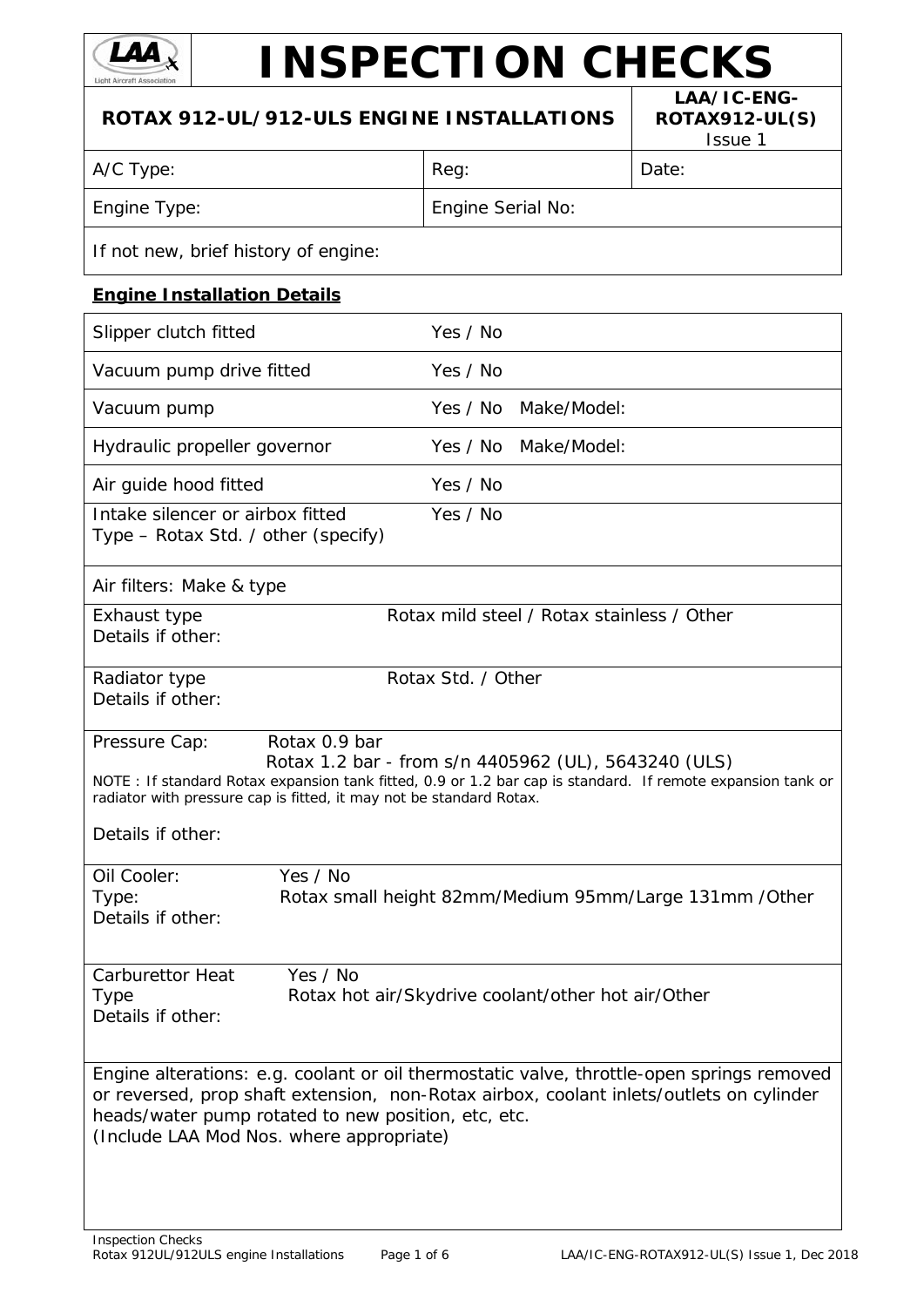| <b>Engine Installation Inspection</b>                  | Inspector's initials |
|--------------------------------------------------------|----------------------|
| Compliance with Rotax Mandatory Bulletins and CAA MPDs |                      |
| (see www.rotax-aircraft-engines.com)                   |                      |
| Details:                                               |                      |
|                                                        |                      |
|                                                        |                      |
|                                                        |                      |
| Incorporation of advisory modifications                |                      |
| Details:                                               |                      |
|                                                        |                      |
|                                                        |                      |
|                                                        |                      |

# **Engine Mounting**

| Suitable anti-vibration mounts fitted                          |  |
|----------------------------------------------------------------|--|
| Security of mounting: engine to subframe, subframe to airframe |  |

**Propeller** Pusher / Tractor (Delete as applicable

| Propeller make/<br>Designation: |                                                                                                                                                                                                                                                     | No. Blades                                         |    | Dia:<br>Inch/mm |  |
|---------------------------------|-----------------------------------------------------------------------------------------------------------------------------------------------------------------------------------------------------------------------------------------------------|----------------------------------------------------|----|-----------------|--|
|                                 | Pitch for each blade - ground adjustable propellers                                                                                                                                                                                                 |                                                    |    |                 |  |
| 1:                              | 2:                                                                                                                                                                                                                                                  | 3:                                                 | 4: |                 |  |
|                                 | inches/mm or _____deg at ______ % radius/tip                                                                                                                                                                                                        |                                                    |    |                 |  |
| Inertia                         | $Kq$ cm <sup>2</sup>                                                                                                                                                                                                                                | From manufacturer or checked –<br>Rotax SI-11-1991 |    |                 |  |
| <b>Balance</b>                  | gm metre                                                                                                                                                                                                                                            | (Must be no more than 0.5 gm m)                    |    |                 |  |
| Propeller mounting<br>attached. | Describe fully the method of propeller attachment, including details of any<br>propeller extension or spacer used. Also include details of spinner attachment, if<br>applicable, including bulkheads, materials and fasteners used. Drawings may be |                                                    |    |                 |  |

# **Cooling System**

| Expansion tank at highest point in cooling<br>system        |  |  |  | Yes / No |  |
|-------------------------------------------------------------|--|--|--|----------|--|
| Pressure cap, condition, sealing & operation of both valves |  |  |  |          |  |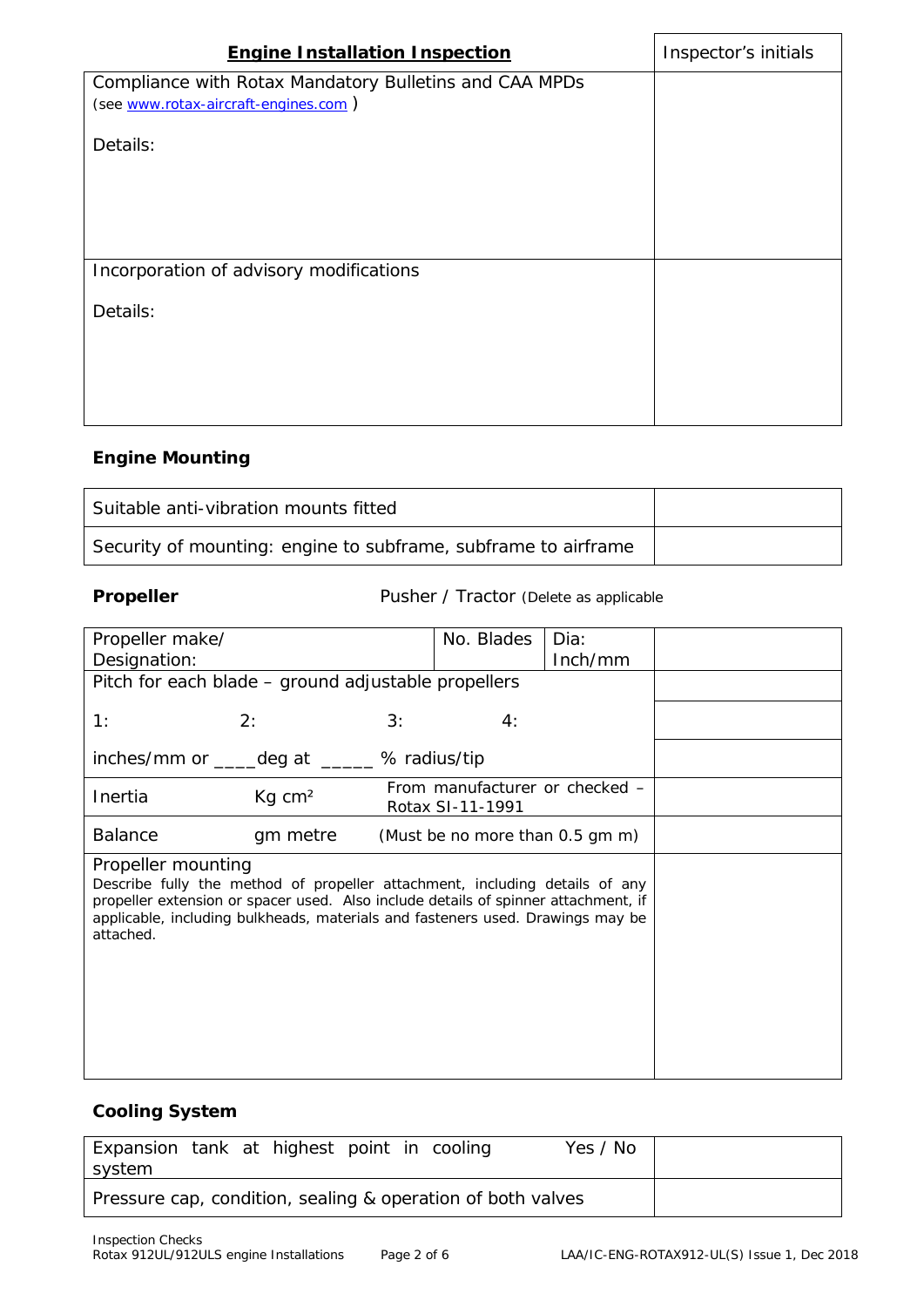| Expansion tank security                                                                                                                                                                                     |  |
|-------------------------------------------------------------------------------------------------------------------------------------------------------------------------------------------------------------|--|
| (If not standard Rotax tank on top of engine)                                                                                                                                                               |  |
| Chafing of standard Rotax expansion tank on crankcase                                                                                                                                                       |  |
| (Check for rubber pad)                                                                                                                                                                                      |  |
| Mounting of radiator(s) $-$ secure & isolated from engine vibration                                                                                                                                         |  |
| Pipework - adequate flow diameter, flares or lips on ends of all<br>metal pipes, suitability & condition of hoses & clamps, chafing,<br>leaks                                                               |  |
| Overflow bottle should be below pressure cap, but not more than<br>250 mm. Vented with adequate size hole (2.5 mm $\emptyset$ minimum),<br>vent piped away from engine if overflow bottle near carb intakes |  |
| Cylinder head temperature gauge and temp limits placarded                                                                                                                                                   |  |
| Specify instrument:                                                                                                                                                                                         |  |
| Temperature sensor & leads, condition, chafing                                                                                                                                                              |  |
| Coolant temperature gauge fitter and temp limited<br>Yes / No<br>placarded<br>(Recommended in addition to CHT gauge, particularly new<br>installations & those with unknown cooling system adequacy)        |  |
| Temperature sensor & leads, condition, chafing                                                                                                                                                              |  |
| Coolant filled                                                                                                                                                                                              |  |
| Antifreeze added (specify ratio)                                                                                                                                                                            |  |

### **Exhaust**

| Exhaust adequately mounted, exhaust flanges correctly tightened<br>(clear of cylinder head) (See SI-5 UL 97 Rev 1) |  |
|--------------------------------------------------------------------------------------------------------------------|--|
| Carbs, hoses, cowlings etc. protected from exhaust heat                                                            |  |
| Ball joints incorporated & lubricated with heat resistant grease                                                   |  |
| (Copaslip, Antiseize etc.)                                                                                         |  |
| Exhaust springs secure & wire locked                                                                               |  |
| (Very important with pusher engines)                                                                               |  |
| Exhaust gas temperature gauge fitted<br>Yes / No                                                                   |  |
| Specify instrument:                                                                                                |  |
| Cylinders monitored:<br>No. $1 / 2 / 3 / 4$                                                                        |  |
| EGT sensors & leads, condition, chafing                                                                            |  |

# **Lubrication System**

| Oil filter – check correct type – Black painted with Rotax part no.                                                                                          |  |
|--------------------------------------------------------------------------------------------------------------------------------------------------------------|--|
| Oil tank securely mounted free from vibration & with level<br>0-400 mm below propeller shaft                                                                 |  |
| Suction & return connections on tank correct way round & secure                                                                                              |  |
| Oil tank vent pipe routed in continuous downslope, no kinks. Oil<br>tank vent protected from icing                                                           |  |
| Oil suction hose - connections secure, suitable for temperature,<br>stiff enough to prevent collapse under suction, no kinks,<br>adequate internal diameter. |  |
| Protection from chafing & exhaust heat                                                                                                                       |  |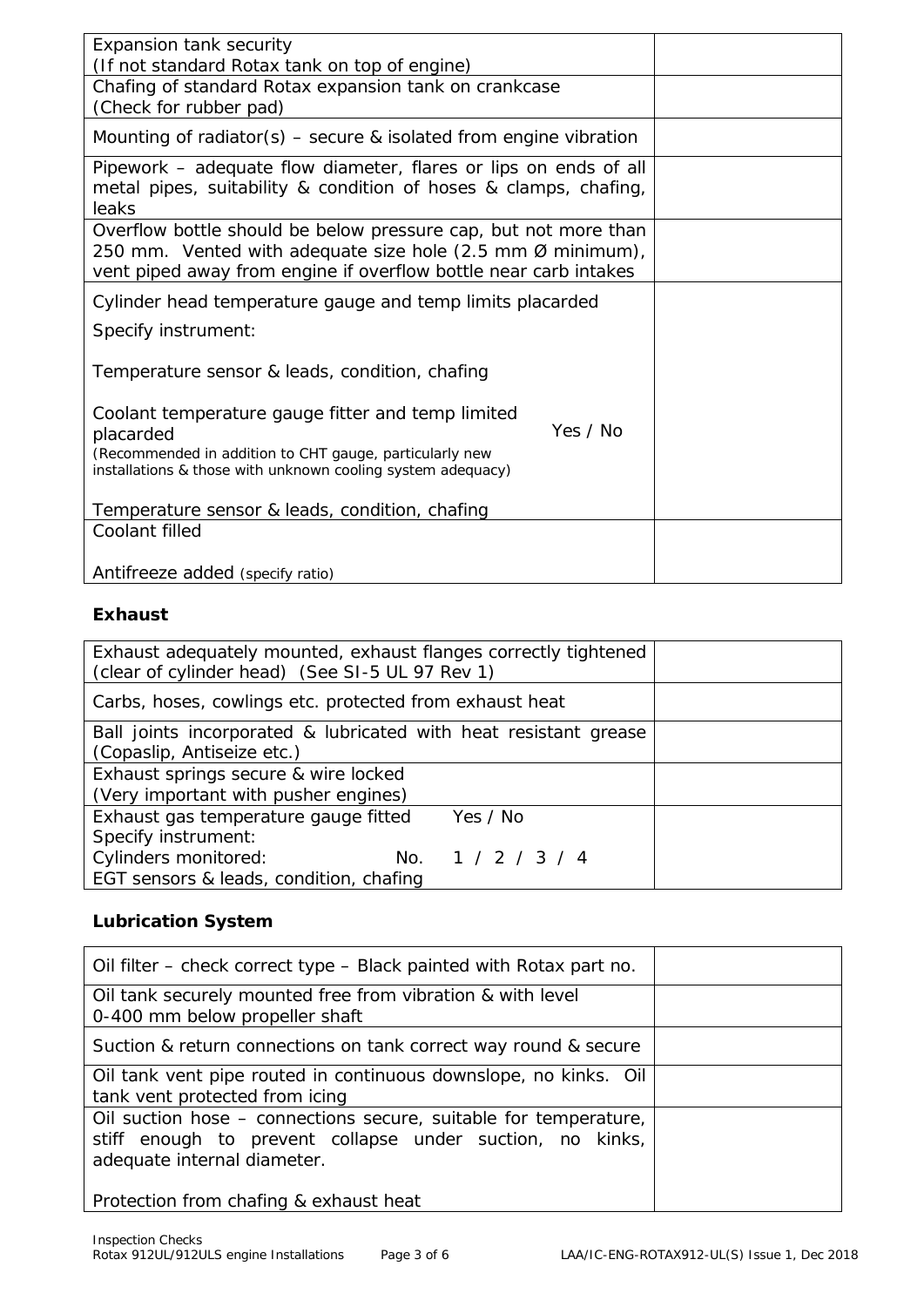| Oil return hose – connections secure, suitable for temperature &<br>pressure. No kinks, adequate internal diameter. Protection from<br>chafing & exhaust heat. Banjo connection under engine wire<br>locked |  |
|-------------------------------------------------------------------------------------------------------------------------------------------------------------------------------------------------------------|--|
| Oil cooler – in suction line, not in return. Mountings secure,<br>protected from engine vibration, hose connections secure                                                                                  |  |
| Oil cooler – correct orientation (connections uppermost)                                                                                                                                                    |  |
| Oil pressure gauge specify instrument:<br>Pressure sensor leads, condition, chafing<br>Clear of exhaust heat                                                                                                |  |
| Oil system purging.<br>System purged of air to give positive oil pressure while cranking<br>(before engine start)                                                                                           |  |

# **Fuel System**

| Fuel tank vent                                                                                             |
|------------------------------------------------------------------------------------------------------------|
| Water & debris sump in tank                                                                                |
| Coarse strainer in tank                                                                                    |
| All hose connections secure                                                                                |
| Fuel lines – protected from exhaust heat & chafing                                                         |
| Fuel filter type - Nylon/Sintered/Paper/Other                                                              |
| Fuel filter position (non fire-resistant filters should not be in engine bay)                              |
| Fuel $tan(s)$<br>Adequate bore<br>Secure connections<br>Positive ON/OFF stops/detents<br>ON/OFF placard    |
| Fuel return – return to tank with restrictor required<br>(off-take to be between engine fuel pump & carbs) |
| Fuel return to which tank?                                                                                 |
| Fuel selector (multiple tanks) – supply and return ganged?                                                 |
| Yes / No<br>Fuel pressure gauge fitted<br>Type:                                                            |
| Back up fuel pump (if fitted)<br>Make and type:                                                            |
| Mounting, security or wiring & hose connections                                                            |
| Pipework type (series or parallel)                                                                         |
| Condition/security of carb rubber adapters                                                                 |
| Clamp screw underneath & 7mm gap (spacer fitted)                                                           |
| Carb support springs fitted                                                                                |
| Carb vent pipes outlet close to air filters, or into airbox (if fitted)                                    |
| Yes / No<br>Fuel flow transducer(s) fitted<br>(Mod No.<br>Flow and return / Flow only                      |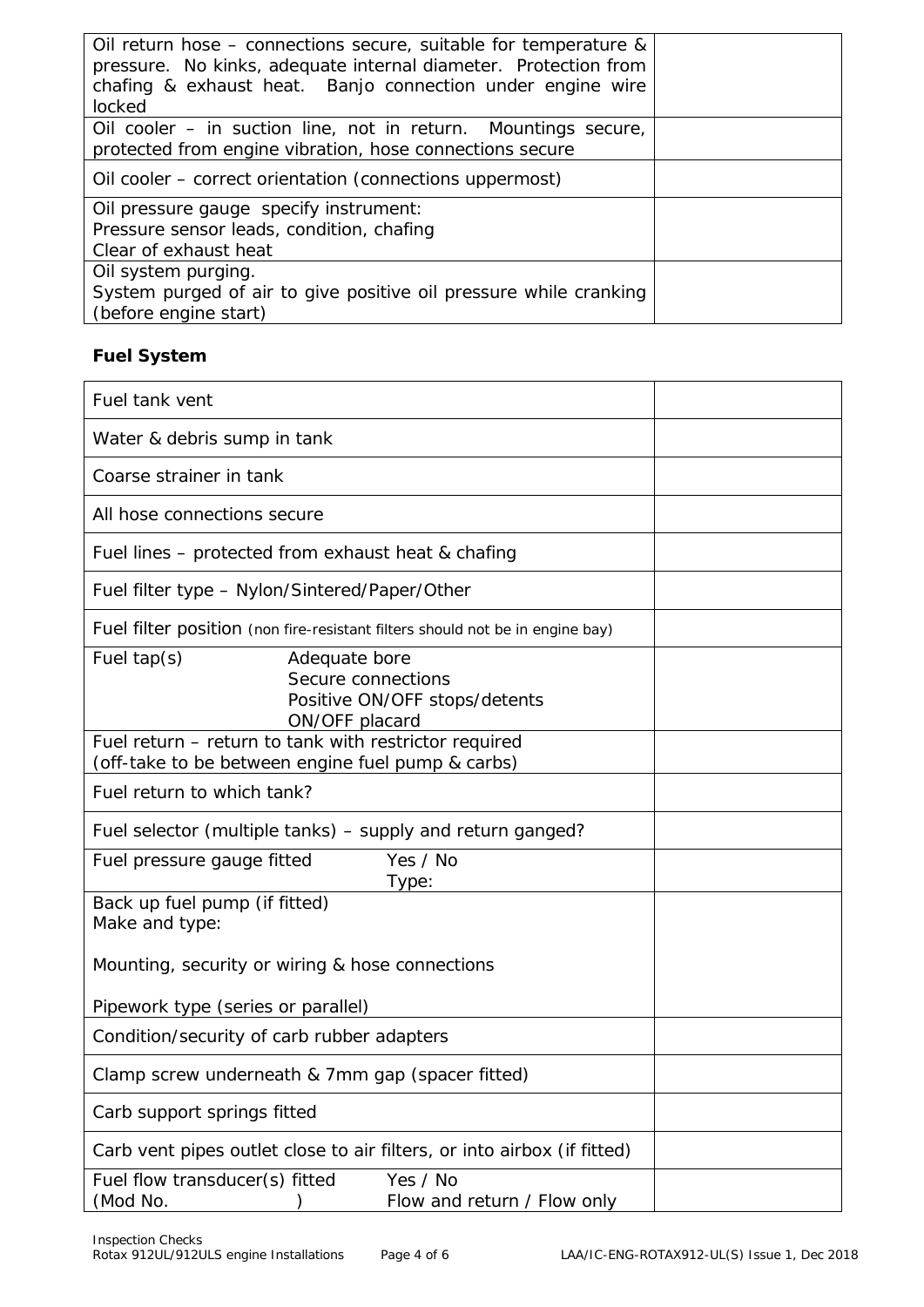| Transducer bypass fitted Yes / No                                                                        |  |
|----------------------------------------------------------------------------------------------------------|--|
| Full & free movement of throttles                                                                        |  |
| Throttle stops on throttle lever set to avoid undue strain on<br>cables                                  |  |
| Throttle cable adjustors locked. Cable outers secured                                                    |  |
| Full & free movement of chokes                                                                           |  |
| Choke cable adjusters locked. Cable outers secured                                                       |  |
| Carb synchronisation - check mechanical synchronisation at idle<br>& full throttle positions             |  |
| Drip trays/heatshields between carbs & exhaust Yes / No<br>(Recommended)                                 |  |
| Drain pipe from drip trays to safe area                                                                  |  |
| Drain to safe area from intake silencer/airbox (if fitted)                                               |  |
| Installation of hot air carb heat satisfactory (if fitted)<br>ON/OFF control OK, heater function OK      |  |
| Installation of coolant carb heat satisfactory (if fitted)<br>Hoses clear of exhaust & free from chafing |  |
| Air filters oiled (pink colour, (K & N filters))                                                         |  |
| Air filters secure (wire locked if pusher)                                                               |  |
| Intake silencer or airbox (if fitted), adequately supported                                              |  |

# **Fuel Flow Check**

| Check fuel flows in accordance with TL2.20 and submit completed |  |
|-----------------------------------------------------------------|--|
| LAA/IC-FF form.                                                 |  |
| (Mechanical pump check not mandatory)                           |  |

# **Ignition & Electrical**

| Check all wiring for security, connectors, chafing                                    |  |
|---------------------------------------------------------------------------------------|--|
| Check battery connections, starter, starter solenoid,<br>$+ve$<br>terminals insulated |  |
| Check regulator connections, regulator earthed                                        |  |
| 22000 µf capacitor installed                                                          |  |
| Earth connection, engine to airframe (or to battery if composite<br>airframe)         |  |
| Charging indicator – voltmeter/ammeter/warning light                                  |  |
| Spark plug caps correctly fitted                                                      |  |

# **Instruments**

| Tachometer type                                         |  |
|---------------------------------------------------------|--|
| Other engine instruments not already detailed – specify |  |